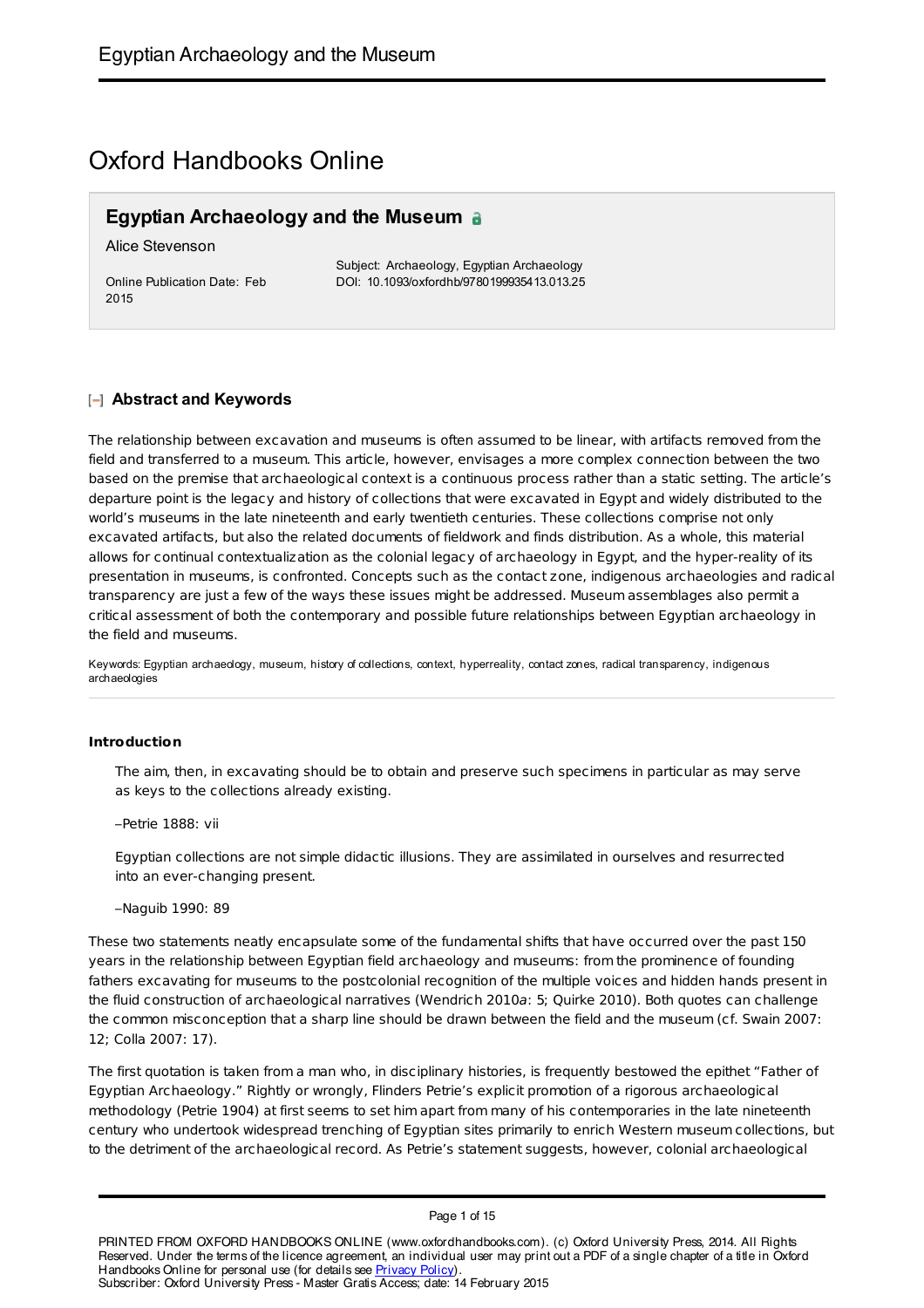fieldwork in Egypt, as he envisioned it, was from the outset still embedded ideologically within museum practice. Whereas Egyptian antiquities had been a mainstay of European collections since at least the sixteenth and seventeenth centuries, the latter part of the Victorian era witnessed a change in the pace and nature of their acquisition by museums via new archaeological means and their incorporation into novel forms of exhibit. Crucially, it was also the time when both archaeology as a discipline and museum curatorship as a profession became established, with their relationship up until the 1920s being symbiotic (Stevenson 2014). This resulted in the export and fragmentation of assemblages across hundreds of the world's museums. Since 1983, artifacts have not been allowed to leave Egypt, and the relationship between museums external to Egypt and current archaeological practice may seem more removed than a century ago. Yet, both in Egypt and in the West, museums are beginning to play a more active role in addressing how the past was and is archaeologically constructed among a range of communities and from a variety of perspectives (Ashton 2011; Exell 2013; Tully 2011; MacDonald 2005). Some institutions have instigated dialogue with ongoing excavations and have participated in "community archaeology" projects in Egypt (Moser et al. 2002; Meguid 2010). On the other hand, museum practices may also adversely impact on the preservation of archaeological sites (Hanna 2013). Both perspectives are touched on in this article.

Overall, the literature on ancient Egypt in museums is extensive. A large proportion concerns histories of collection, often focusing on the (usually Western) personalities responsible for amassing prized museum pieces or else taking the form of selective exhibition catalogues. More recently, increasing attention has been paid to displays and exhibitions in the production of archaeological knowledge about Egypt (Colla 2007; Monti and Keene 2013; Moser 2006; Doyon 2008; Tully 2011). Museums, however, are much more than the sum of what is visible in their galleries or represented in inward-looking institutional narratives. At their heart, yet often overlooked, are large and complex assemblages of stored objects, together with associated documentation (maps, field diaries, correspondence, photographs, etc.) that has accumulated around them, entangling collections within multifarious histories and relationships. Although this can also be true for pieces obtained through the art market to some extent, this article's focus is on museum objects whose biographies incorporate explicit archaeological narratives. In other words, it concerns not just any material procured via antiquarian "digging" in the loosest sense of the word, but more specifically where documenting an object's find spot was a key part of its life history (cf. Reid 1997: 312 n. 1). For museum archaeologists today, there are considerable challenges surrounding how to make the diverse material legacy of such fieldwork both accessible and meaningful to a range of publics and stakeholders. One of the most pressing issues in any such undertaking, however, is the foregrounding of links between the modern country and peoples of Egypt on the one hand, against its widely scattered heritage on the other.

### **Curating Egypt**

### **Prehistories of Collecting**

Artifacts from Egypt have long held a niche within Western collections. In Renaissance Europe, eclectic ensembles of naturalia and artificialia were brought together in Kunstkammer ("art rooms") or cabinets of curiosity (Moser 2006: 15–32; Riggs 2010: 1132–1133). Few of these "theaters of the world" remain intact today, but the early seventeenth-century Augsburg art cabinet in Uppsala's Museum Gustavianum, Sweden, is an exception that highlights their general character. Among the hundreds of natural and man-made objects secreted away within its panels is a small, blue-green funerary statuette from Egypt known as a shabti. In the early seventeenth century, such figurines were a must for any collection of note (Moser 2006: 26, fig. 1.6). These antiquities served to convey the exotic and the rare, and they were often categorized by their material and function rather than by chronological or geographical criteria, which was of minor interest.

Some of these cabinets of curiosity were the precursors of early museums, such as the Ashmolean Museum in Oxford. Throughout the eighteenth and early nineteenth centuries, Europe's burgeoning new museums continued to profit from the imperialistic and nationalistic rivalries that were being played out in Egypt—principally between the British and French (Hoock 2007), but also involving Italian, Austrian, German, Scandinavian, and Russian interests—and that fueled the export of ancient, often monumental, pieces of Egyptian art and history (Porterfield 1998; Reid 1997: 21–63; Riggs 2010: 1137–1138). Reframed within European institutions, these "wondrous curiosities" (Moser 2006) slowly emerged from the shadow of Classical representations to form an enduring focus for Western reimaginings of Egypt.

Page 2 of 15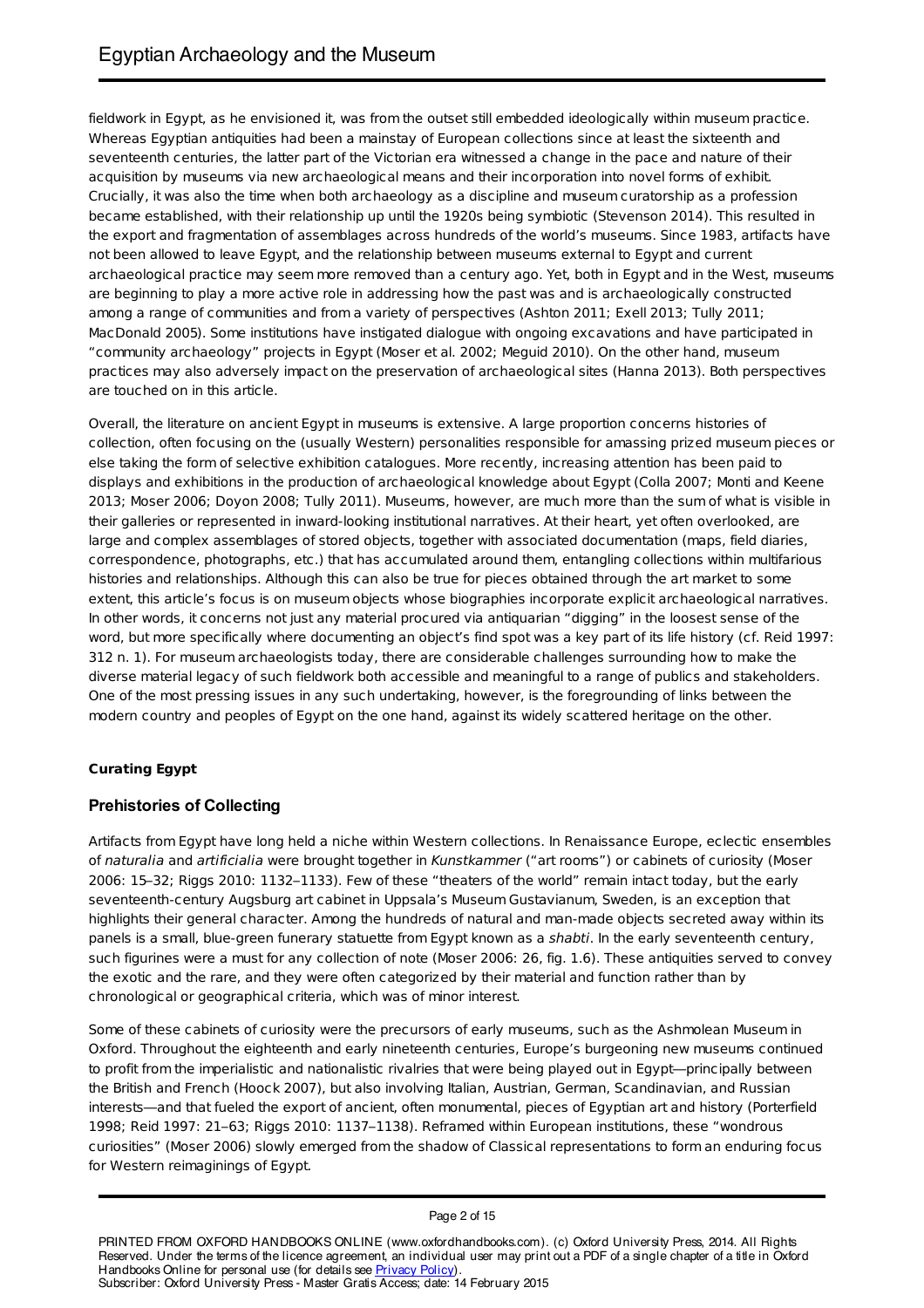These foreign discourses of power left both visible scars on the Egyptian landscape and silent voids in Western accounts of the development of Egyptian archaeology (Colla 2007: 13). "Foreigners," the Khedive Muhammad Ali lamented in 1835, were "destroying ancient edifices, extracting stones and other worked objects and exporting them to foreign countries" (Muhammad Ali cited in Reid 1997: 21). In response, he issued a decree stating that all antiquities that resulted from excavation were to be placed into the care of an Egyptian museum. It was an enterprise that proved to be short lived. Additional decrees in 1869 and 1874 further regulated the export of antiquities without licenses and outlined rules for excavation (Khater 1960; Ikram 2011). Despite these initiatives, the diaspora of Egypt's heritage to foreign states continued unabated throughout the nineteenth century as commercial travel further widened the cleft through which Egyptian objets d'art streamed outward to Western museums in the hands of tourists, frequently with little regard for date or provenance.

### **Distributing Egypt: The Egypt Exploration Fund**

The first official permits for foreign excavation in Egypt were issued to the UK's Egypt Exploration Fund (EEF, now Society—EES). The EEF was established through the initiative of the travel writer and novelist Amelia Edwards (James 1982) in the same year that the British bombarded Alexandria and established military occupation of country. The Fund's initial approach to excavation in the early 1880s was embedded within wider trends in midnineteenth-century colonial cultural practice, including its appeal to biblical and classical narratives (Gange 2006), its use of imperial rhetoric surrounding preservation (Swenson 2013), and in garnering support from individuals whose antiquarian exploits in other countries had caught the public imagination (Challis 2008). The spoils of the adventures of individuals such as A. H. Layard at Nineveh and J. T. Wood at Ephesus, for instance, were not only widely publicized, but were also publicly visible through the acquisition of visually striking sculptures and artifacts bearing texts for the burgeoning national museums of Europe. There had been hopes that excavation in Egypt would similarly provision the British Museum with newly discovered treasures, but the announcement of the new organization in The Times on April 1, 1882 conceded that "by the law of Egypt no antiquities can be removed from the country." Nevertheless, the Khedive granted the British Museum two statues from the EEF's first season of excavations at Tell el-Maskhuta. Such monumental pieces had been the primary focus of Tell el-Maskhuta's excavator Edouard Naville, a man who took more interest in inscriptions than in the remains of quotidian life. This stood in stark contrast to the philosophy of the EEF's second excavator, Flinders Petrie. Arguably, it was Petrie's interest in smaller, seemingly more mundane and fragmentary relics of the past that expedited the authorized exportation of much larger volumes of Egyptian antiquities to Western museums from the 1880s onward because such objects frequently fell outside of Egyptian legislation and the interests of the central museum in Boulaq. A system of "partage" was negotiated through Gaston Maspero, head of the Antiquities Service, whereby foreign missions were permitted to ship abroad a share of the finds made during their excavations, subject to the Frenchrun Egyptian Museum having first refusal.

The partage system was of great benefit to the fledgling EEF because it allowed it to attract a network of financial sponsors with the promise of a share of the spoils of excavation. The founding of the EEF coincided with both a peak in the growth of local museums (Van Keuren 1984) and the emergence of professional museum practice in the UK (Flower 1898). Thus, whereas previous digs in foreign countries had primarily enriched the galleries of national museums such as the Louvre and the British Museum, there was now a pool of regional museums keen to expand their collections, and these were more than happy to acquire less monumental pieces of Egyptian culture. A symbiotic dependency between the EEF and museums emerged, with the latter often influencing the choices made by the Fund as to which sites should be explored (e.g., Wainwright and Whitmore 1920). Museums worldwide were also beneficiaries of the EEF's work, resulting in a global fragmentation of the material products of field projects, a pattern that continued until the ban on the export of Egyptian antiquities in 1983. Some 140 institutions today hold material acquired through the Fund, including museums in Japan, Australia, South Africa, and Canada (Stevenson 2014).

The financial imperative of operating foreign missions in Egypt meant that similar models were implemented for Petrie's other initiatives, the Egypt Research Account (ERA) and the British School of Archaeology in Egypt (BSAE), which operated in the first half of the twentieth century. Both organized global distributions of objects from excavations to museums. Other institutions also began to launch their own archaeological projects, with American museums being particularly active (Doyon forthcoming; Thomas and Allen 1996). In other countries, museum staff were similarly active in the field, such as Ernesto Schiaparelli on behalf of Italian museums (Terraroli 2002). This

PRINTED FROM OXFORD HANDBOOKS ONLINE (www.oxfordhandbooks.com). (c) Oxford University Press, 2014. All Rights Reserved. Under the terms of the licence agreement, an individual user may print out a PDF of a single chapter of a title in Oxford Handbooks Online for personal use (for details see Privacy Policy). Subscriber: Oxford University Press - Master Gratis Access; date: 14 February 2015

Page 3 of 15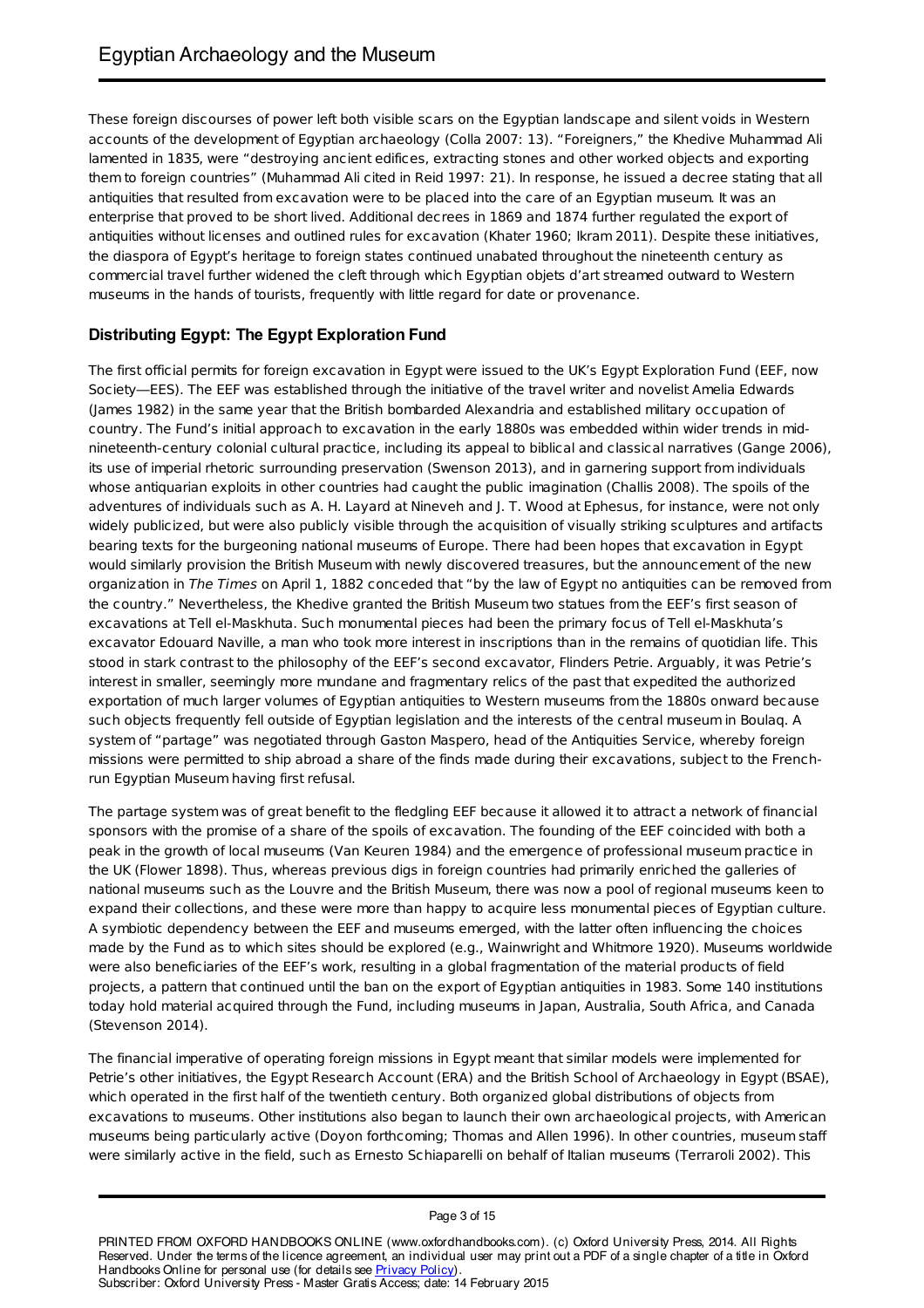spread of cultural heritage poses considerable challenges to modern archaeological analyses that seek to reexamine past excavations, with many projects expending substantial time and effort on reconnecting site assemblages (e.g., Bagh 2011; Thomas and Villing 2013). For British excavations, such research is facilitated by surviving records of finds distribution held in institutions including the Petrie Museum of Egyptian Archaeology, the Griffith Institute at the University of Oxford, and the Egypt Exploration Society based in London. Similar documentary resources contextualizing early unpublished or partially published works are associated with other international missions, the increasing academic interest in which is reflected in the establishment in 2009 of a dedicated journal, Egyptian and Egyptological Documents Archives Libraries (EDAL). Archives such as these offer the opportunity to extend the project of establishing archaeological context to a wide range of museum collections around the world.

### **Archaeological Archives**

As indicated earlier, it was not just excavated objects that were exported to museums in these distributions. Accompanying and informing these artifacts was an explicit emphasis on their provenance and date because a "specimen may be inferior to others already in a museum, and yet it will be worth more than all of them if it has its history" (Petrie 1888: vii). To distinguish objects in this way meant inscribing excavated material with markings denoting their source (Petrie 1904). This allowed them to be integrated with the swelling volume of documentation that accumulated around archaeological field projects, including maps, museum distribution lists, reports, letters, photographs, field plans, and exhibitions. Whereas antiquities could on their own be "wondrous curiosities," the excavated artifact (often unassuming small finds) required the support of this documentation to be made meaningful. In effect, archaeological context came to be realized not only in the Egyptian landscape, but also performed in the process of tacking back and forth between artifacts and the emerging products of fieldwork (Stevenson 2014). Similar trends enmeshing field documentation and museum collecting practices are evident in this period for anthropology (Gosden and Knowles 2001: xx).

A consequence of these trends for modern museum practice is that collections need to be addressed holistically, ensuring that it is not just objects that are managed with a view to documentation, conservation, pedagogy, and exhibition design, but that all aspects of the archaeological archive are equally promoted as valuable museum resources. This requires attention be paid to the linkages between people and things and an awareness of the need to capture these associations in museum collection management procedures so that they can be made transparent and usable (Stevenson forthcoming). A good example of such an approach is that of Chicago's Oriental Institute Integrated Database Project, which will, in future, allow the user to track related pieces of information about an object: from photographs of an object's excavation, its description in an excavator's notebook, to its bibliographic trail and other objects found in association with it (Branting et al. 2013).

Such a holistic approach to objects and their archives is important because what these historical trends in field documentation and collecting draw into relief is the mutability of objects as they become caught up in "a series of continuous social relations… connecting 'field' and 'museum'" (Gosden and Knowles 2001: 5). This view owes a debt to the concept of the social biography of things (Gosden and Marshall 1999; Appadurai 1986), which has had considerable currency in museum studies generally, in part because the pursuit of richer life histories is one means of challenging colonial pasts (Barringer and Flynn 1998: 6; Hill 2012). It also a means of exploring the broader connotations of the idea of archaeological context beyond the physical environment documented on a context sheet in the field. The provenance of an object remains, of course, a primary key for archaeological inference. Without it, crucial parts of an object's biography are irrevocably obscured and its ethical position in the present potentially destabilized (see below). Archaeologists, however, have long used the term "context" in a plethora of additional ways, including the shifting social, economic, intellectual, and political conditions of archaeological practice (Hodder and Hudson 2003: 170–172). Situating interpretation in this critical manner enriches our perspectives and engagements with artifacts and the stories we construct in their presence. There remains a tendency, however, to see context (including the museum) as merely informing or encoding the meanings of objects and peoples' responses to them. If, on the other hand, context is explicitly recognized to be about connections (e.g., see Hodder and Hudson 2003: 170), then, rather than being merely framed by their contexts, object-people interactions can be considered to contribute to the very formation of those contexts (Thomas 1999: 18–19; Hicks 2010: 84). With a holistic approach to collections—one that seeks to perform connections between people and things—it is possible to consider a range of ways in which excavated objects in museums may

Page 4 of 15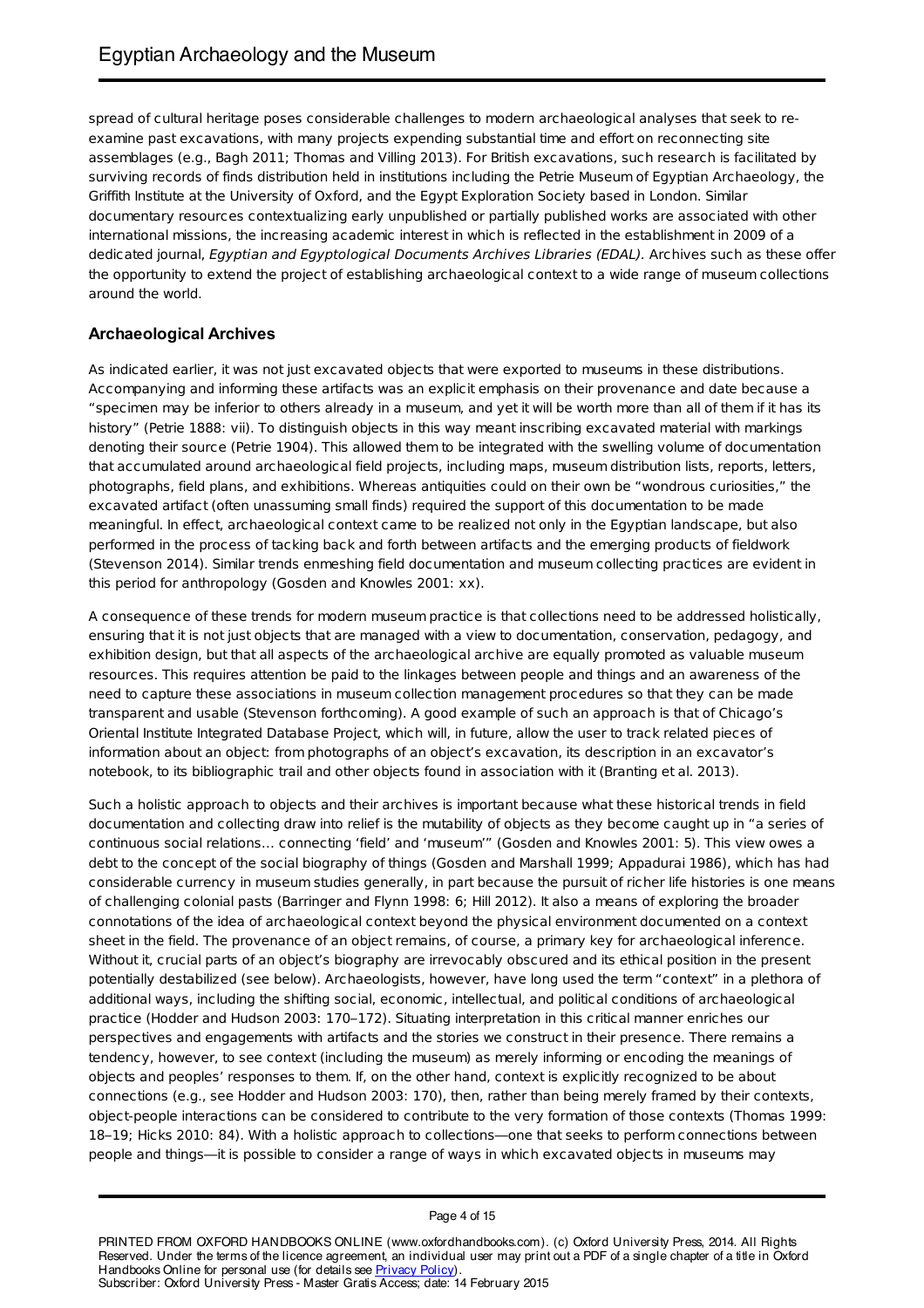contribute to new contexts that might accommodate a far wider range of voices and histories in museum spaces than has hitherto been the case for Egyptian archaeology.

Such projects are not uncontested, however, and there exist cross-cutting claims concerning who has authority over the possession and interpretation of cultural property. Nowhere is this more evident than in the manner in which archaeological heritage has been implicated within identity construction, such as in black and African identities (e.g., Ashton 2011; Bernal 1987; O'Connor and Reid 2003; Roth 1995; Scham 2003). Such debates have been valuable for politicizing Egyptology, thus encouraging a more critical analysis of Western assumptions (Meskell 2005: 156). At the risk of giving short shrift to immensely complex questions regarding racial representation and museum authority, the remainder of this article will instead consider a less well-developed but emerging theme in the literature on Egyptian archaeology and museums: the visibility and involvement of modern Egyptians.

### **Curating Contexts**

Many museums, such as the British Museum, the Rijksmuseum van Oudheden, and the Metropolitan Museum of Art, are still involved in current fieldwork in Egypt. Such institutions are not, however, actively acquiring objects from excavations for their collections. Rather their focus is on recontextualizing collections that already exist, for example by identifying selection biases in the procurement of objects from the field (e.g., Thomas and Villing 2013). Many such projects remain, however, rooted within narrow fields of intellectual enquiry or else restricted to engaging with standard Egyptological themes. It is argued in this section that the processes of context making in both the museum and in the field can be extended to actively engage with broader programs of museological and anthropological discourse. Three concepts that are well-explored in this wider literature are surveyed here: hyperreality, contact zones, and radical transparency.

## **Hyperreal Egypt**

Museum representations of Egypt have tended to remain conservative, frequently relying on familiar themes such as pharaohs, mummies, and pyramids. Perhaps this is because displays resulting from more than a century and a half of archaeological exploration of Egypt are already hugely popular with museum visitors (Meskell 2004: 198– 199), so much so that such models are rendered more real than the reality the displays are supposedly meant to illustrate. In other words, it is a form of hyperreality (Baudrillard 1983; Mclean 1997: 19–23; Meskell 2005; Urry 1990). The Egypt that is encountered in the museum is therefore often conceptual (MacDonald 2003), detached not only from wider archaeological concerns, but also removed in time and space from the modern country in which archaeological fieldwork is still being conducted by international missions (El-Daly 2003; Meskell 2005). In this respect, colonial legacies continue to loom large in Egyptian archaeology and in its presentation by museums. By recognizing, however, that object meanings need not be static, but are instead bound up in continual processes of context formation, it is possible to identify opportunities to reconfigure, resituate, and reanimate objects within alternative narratives.

Egypt's self-contained and homogenized representation in the museum is, in part, a product of disciplinary histories that have privileged Pharaonic Egypt (3000 BC–30 BC) above other pasts (Reid 1997: 7; Meskell 2005: 161; Quirke 2010: 5). Within Egypt, as Doyon (2008: 3) has noted, the historical segregation of postpharaonic material culture was institutionalized "within the urban fabric of Egypt itself" with three individual museums presenting facets of Egyptian history not included inside the Egyptian Museum in Tahrir Square: the Greco-Roman Museum in Alexandria, the Coptic Museum, and the Museum of Islamic Art. Only later in the twentieth century, with the proliferation of museums in Egypt, did a fuller spectrum of history become commonplace (Doyon 2008: 13). This includes recent capital projects such as the National Museum of Egyptian Civilization (el-Moniem 2005).

Outside of Egypt, however, few museums present this richer narrative of the Egyptian past. Yet assemblages from multiple periods of Egyptian history are often encountered by archaeologists because sites are rarely the neat historical units that are presented in museum displays. Rather, archaeological locales are complex palimpsests of interwoven time periods. The field is, however, rarely the template for gallery display, and, instead, recovered fragments are partitioned through the filter of Western typologies and tropes. This process often separates seemingly immiscible layers of more recent Egyptian heritage from "antiquity." Later periods have been the

PRINTED FROM OXFORD HANDBOOKS ONLINE (www.oxfordhandbooks.com). (c) Oxford University Press, 2014. All Rights Reserved. Under the terms of the licence agreement, an individual user may print out a PDF of a single chapter of a title in Oxford Handbooks Online for personal use (for details see Privacy Policy). Subscriber: Oxford University Press - Master Gratis Access; date: 14 February 2015

Page 5 of 15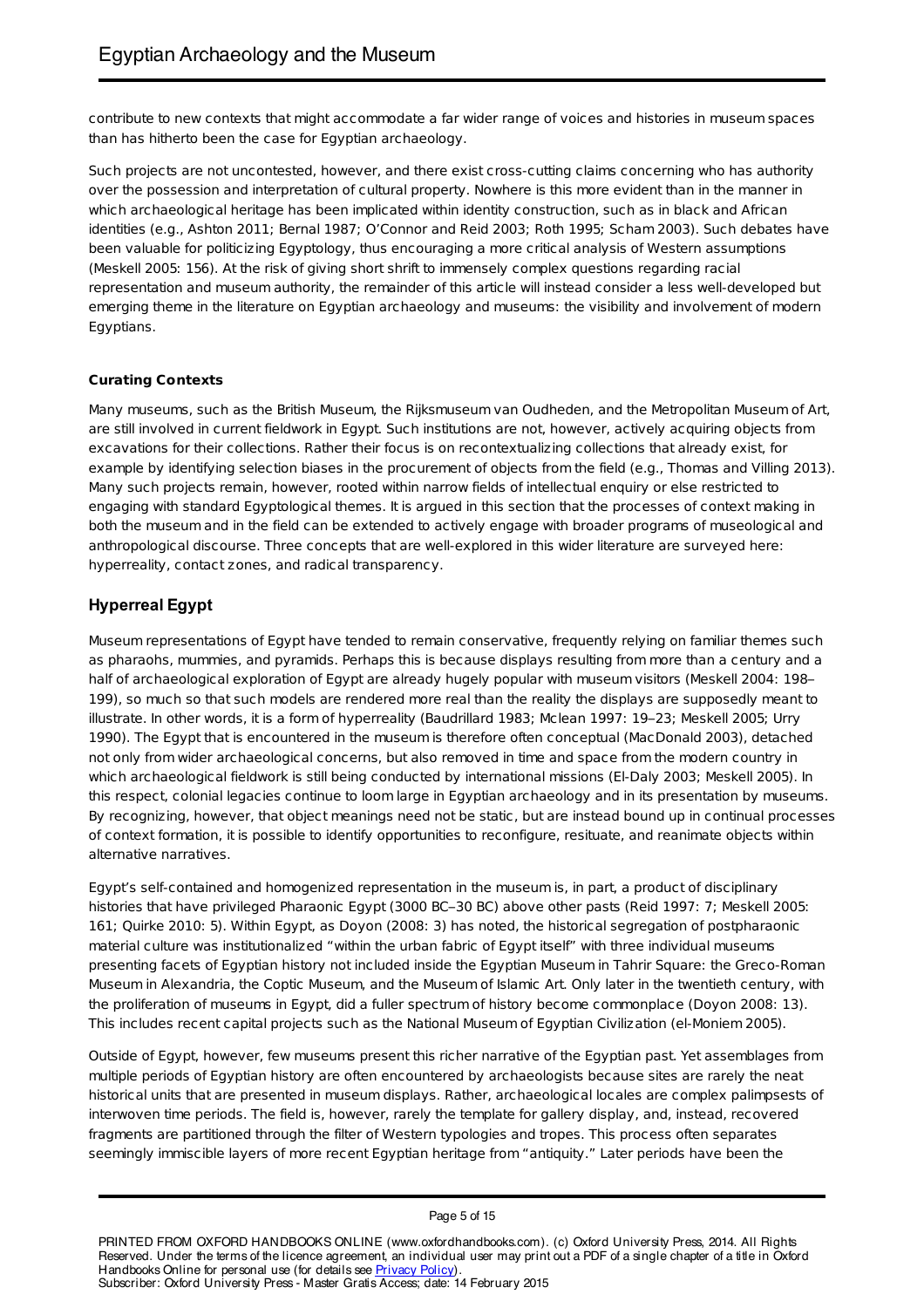primary focus of archaeological research in Egypt, but far less frequently than most projects. One example from the British colonial period is the Byzantine Research Fund, which conducted explorations at Coptic sites in the Sinai (Thompson 1914). The material legacy of this work resides in the British Museum, but it is only now being recontextualized (O'Connell forthcoming). The more recent past was also frequently encountered by archaeologists, but, in their zeal to reach classical or pharaonic levels, they would often either ignore or wilfully destroy any more recent cultural "veneers." Nevertheless, whether by accident or design, some excavated specimens have percolated into museum collections. Among the 80,000-strong collection of the Petrie Museum of Egyptian Archaeology in London, for instance, are numerous Coptic and Islamic objects. For some of these, the Petrie Museum has created themed trails to allow visitors to explore less well-known eras. In other museums, such as the Metropolitan Museum of Art in New York, Islamic Egyptian material is presented within discrete galleries devoted to Islamic or Asian culture rather than Egyptian. Embedding this material within wider geographies is certainly understandable, but as Fazzini (1995) has observed such a separation is not similarly recognized for Nubian material which, in spaces such as the British Museum's Sackler gallery of Egypt and Africa, remains a continuation of the ancient cultures that preceded them.

In the majority of museums, however, what is conspicuously absent is the modern country of Egypt, a pernicious oversight given Western assumptions of the East (Fisher 2000) that allow "potentially contradictory images of past glory and present barbarity to coexist" (Motawi and Merriman 2000, cited in MacDonald 2003: 98). Such assumptions are not just misconceptions held by the general public. They are also deeply embedded within disciplinary histories of anthropology, archaeology, and Egyptology. In the late nineteenth and early part of the twentieth century, for instance, it was common for archaeologists to acquire contemporary Egyptian material culture for museums as examples of "survivals" from ancient times (e.g., Wainwright 1919; Blackman 1927; Ghallab 1929). Informed by social evolutionary discourses (e.g., Tylor 1871: 16) these archaeologists procured both ancient and modern objects with the same end in mind: to demonstrate the technological characteristics relevant to the cultural "age" of a society. This took precedence over their temporal location, in effect casting "primitive peoples" as survivals from a previous age into which they could give a direct insight. It relegated modern Egyptians to a subordinate position both within historical cultural narratives and in the hierarchies of contemporary archaeological practice.

Despite threads of continuity, there have also persisted essentialist views that contemporary Egyptians are far removed from past inhabitants on account of the influx of different groups over the centuries (cf. Ingold 2000: 132– 151). Consequently, Egyptians are frequently segregated within a hermetically sealed present that militates against autochthonous commentary on the past. Overlooked here, too, however, is a long tradition of "indigenous archaeologies" (Hamilakis 2011) within Egypt itself, evidenced in Arabic-language historiographies that engage with the ancient past and landscape (e.g., Crabbs 1984; El-Daly 2006). There have also repeatedly been attempts to establish Egyptian schools of Egyptology that were thwarted by colonial powers who sought to retain intellectual authority (Reid 1997; Colla 2007; Haikal 2003). The absence of modern Egypt from our museum narratives runs the risk of perpetuating this disenfranchisement of Egyptians from the construction of their own diverse cultural heritage.



Click to view larger

Figure 1 . Image of Hussein Ossman among artefacts in the Petrie Museum of Egyptian Archaeology, UCL, that he excavated.

Copyright of the Petrie Museum of Egyptian Archaeology, UCL.

Page 6 of 15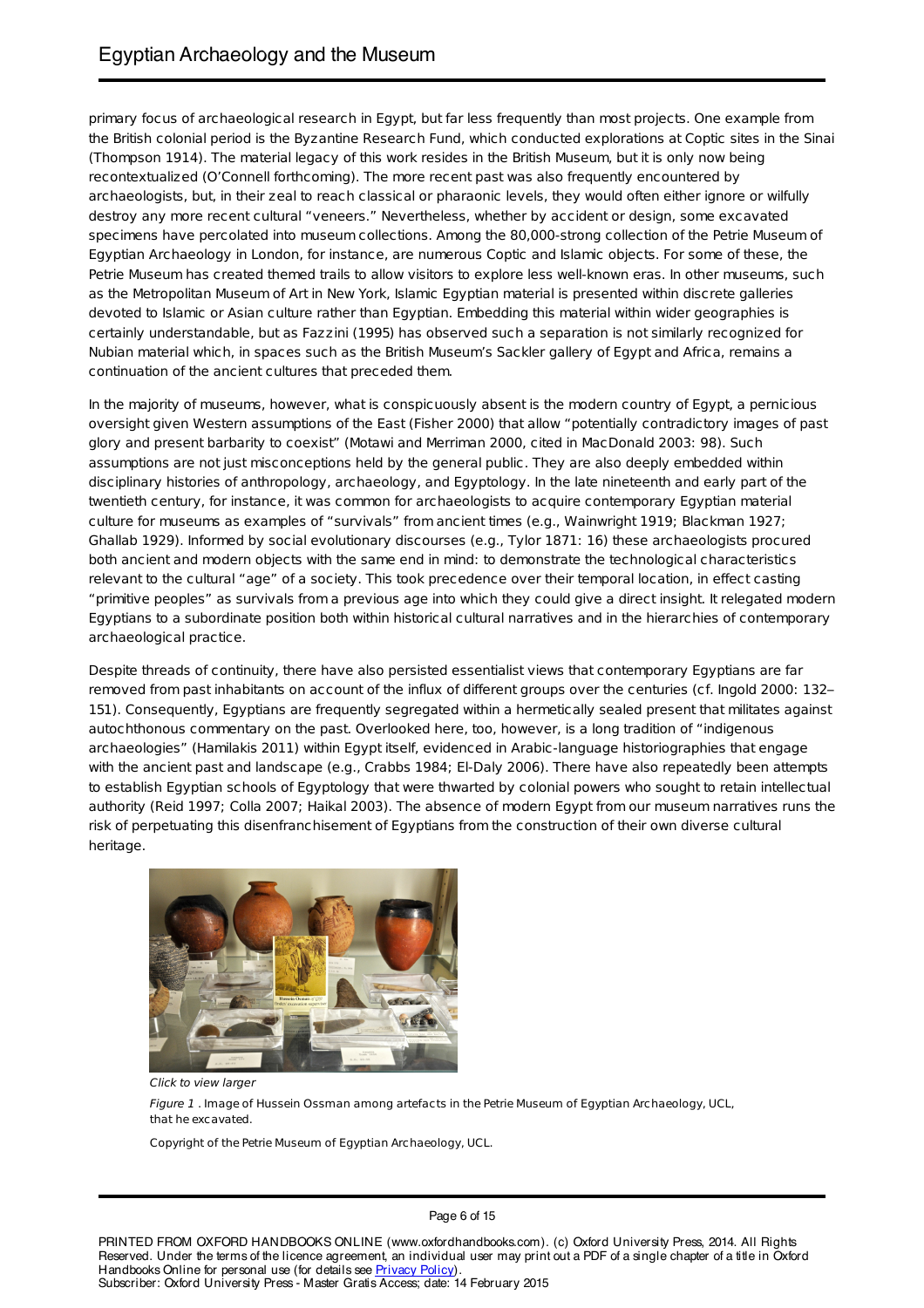Just as intellectual and political authority emanated from the Empire's metropoles, museums, too, as Riggs (2010: 1138) has pointed out, in acquiring and classifying Egyptian artifacts were metonymically practicing a form of control of Egypt. Thus, the hoards of objects that adorn shelves and plinths of museums, and which are labeled so precisely as being found by archaeologists such as Petrie or by organizations like the EEF, are in fact also the products of Egyptian—local Fellahin and Bedouin—labor (Quirke 2010; Doyon forthcoming). The core of this labor force, for the better part of Petrie's career, consisted of Quftis, men from the Upper Egyptian town of Qift who were trained and became skilled excavators and foremen who went on to work for other foreign missions in Egypt, as well as in Palestine. Their expertise was passed down through the generations, and, to this day, Ouftis—many claiming descent from Petrie's teams—are still employed on field sites throughout Egypt (Rowland 2014). A consequence of the practice of employing communities of local Egyptian workmen was the production of a sharp dichotomy between manual and intellectual labor. What is frequently absent from grand tales of exploration and discovery is the involvement of subaltern groups such as the Quftis. Performing context through establishing connections between different museum resources, however, is one way of not only acknowledging indigenous agency in the formation of museum collections (Quirke 2010; Byrne et. al. 2011), but additionally in forming novel types of community heritage situated somewhere between ancient pasts and contemporary presents (e.g., Figure 1).

A case in point is the cipher scrawled on the base of a Predynastic pottery vessel UC5699 accessioned into the Petrie Museum of Egyptian Archaeology in London: "1817." This is a reference to a grave found in the necropolis of Naqada in Upper Egypt (Petrie and Quibell 1896). The same number is noted on a thin strip of card also held by the Petrie Museum, one of 900 such slips that allowed Petrie to create his renowned seriation of prehistoric graves (Petrie 1899), thereby linking this artifact to Western histories of archaeology and Victorian scientific endeavor (see also Challis 2013a: 169). This set of digits, however, allows this vessel to act as a key to other discourses because among the excavation notebooks held in the Petrie Museum is one numbered 138, which belonged not to Petrie, but to a man by the name of Hugh Price. Inside, the number 1817 is pencilled beside Price's sketch of the tomb in which UC5699 was found. It is not Petrie's name that is next to this etching, though, nor is it Price's. Rather there appears the name of an Egyptian excavator: Ali Redwan. The tomb number also holds together the group of objects Redwan uncovered, artifacts that further documentation shows were sent to Chicago, Munich, Manchester, and Oxford (Baumgartel 1970). Such distributions brought additional individuals into the escalating documentation surrounding distributed objects, thereby extending the relational nature of such collections, which are today simultaneously material and social assemblages (Gosden and Larson 2007; Byrne et al. 2011; Harrison 2013).

But is simply crediting individuals with a discovery enough? How might we involve other groups more actively within knowledge construction? The model of the contact zone, as developed largely for ethnographic museums and collections, suggests that much more could be done in archaeology to connect the field and the museum.

# **The Contact Zone**

Originating within the "new museology" of the 1980s, the past three decades have witnessed significant shifts in the conceptualization of the role of museums in contemporary society (Hooper-Greenhill 1995; Macdonald 1998). At the foundation of these developments lay relativistic and postmodern claims about the educational responsibilities of the museum. Since the beginning of the twenty-first century, a "second wave" to this development has been identified, one that has sought to reconnect research with museum practice (Phillips 2005; Macdonald 2006) in order to establish more collaborative programs of exhibitions, shared curatorship, and inclusionist use of collections (Witcomb 2003; Shelton 2006; Mason 2006; Peers and Brown 2003). Many such projects have taken inspiration from James Clifford's (1997) co-option of Mary Pratt's "contact zone," a framework that identifies the museum as a space of colonial encounter. In his influential essay, Clifford aimed to challenge the traditional notion that museum professionals occupy a central position in the processes of collecting and curation while communities in originating areas remain peripheral subjects of imperialist appropriation. The contact zone, on the other hand, envisaged the museum as a place of encounter where "people geographically and historically separated come into contact with each other and establish ongoing relations" (Clifford 1997: 192).

Although initiatives to achieve this have leaned more toward ethnographic collections from North America and Oceania, there are implications for African and Asian archaeological material that remain to be fully evaluated. The idea of the contact zone, in particular, is one that resonates with the premise running through this article that

PRINTED FROM OXFORD HANDBOOKS ONLINE (www.oxfordhandbooks.com). (c) Oxford University Press, 2014. All Rights Reserved. Under the terms of the licence agreement, an individual user may print out a PDF of a single chapter of a title in Oxford Handbooks Online for personal use (for details see Privacy Policy). Subscriber: Oxford University Press - Master Gratis Access; date: 14 February 2015

Page 7 of 15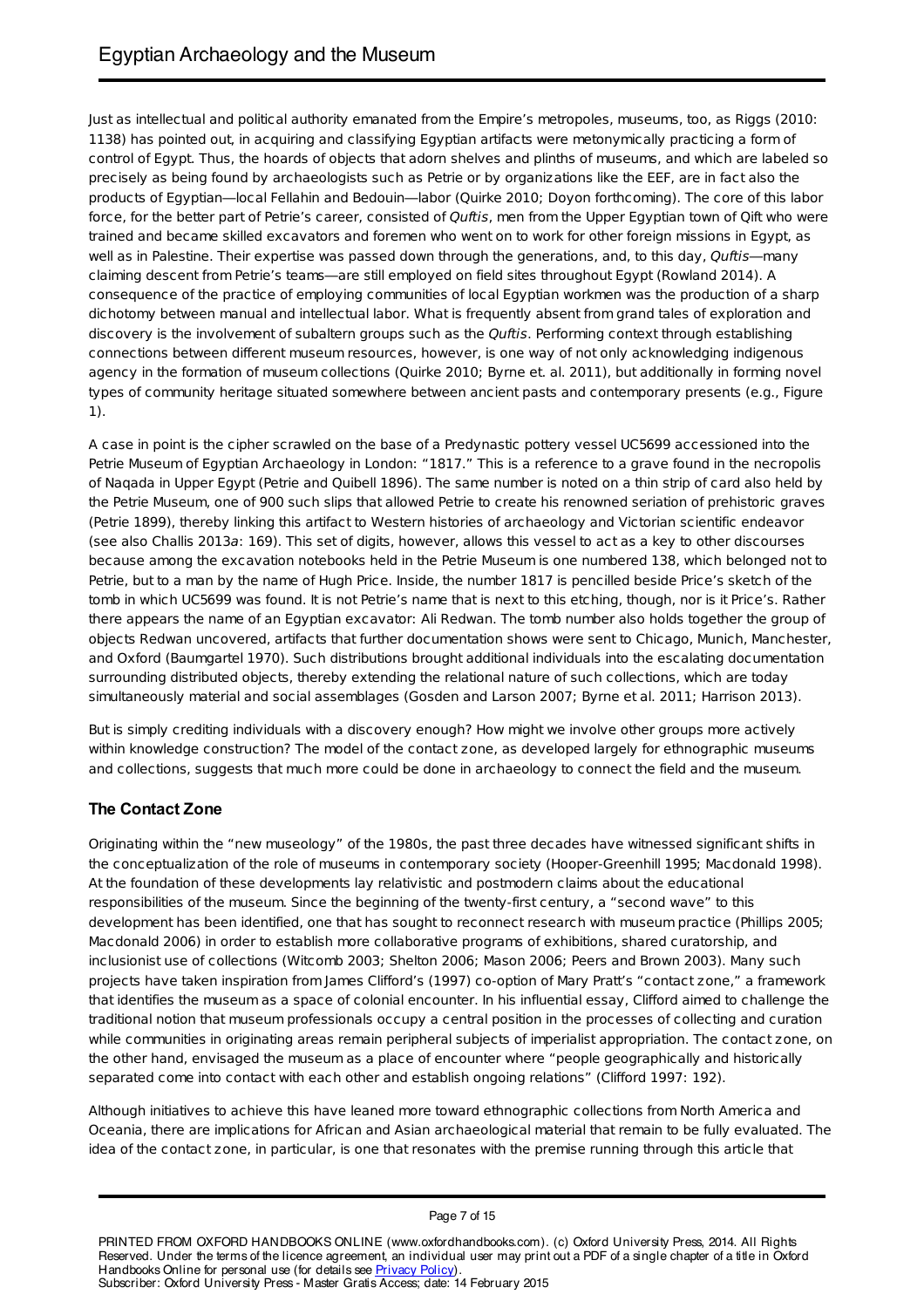archaeological contexts can emerge within museum practice. Peers and Brown (2003: 4), for instance, have argued that artifacts themselves can function as "contact zones" through being "sources of knowledge and as catalysts for new relationships—both within and between the communities." Objects that were procured via excavation and are caught up within complex networks of archaeological archives and distribution relationships have notable potential in this regard. It has already been suggested, for example, that oral histories of Quftis communities should be captured as a counterbalance to the numerous recollections and memoirs of Western archaeologists that dominate the literature (Tassie and Hassan 2009: 191). Might museum artifacts and archives act as departure points or mnemonics for such new types of archaeological reflection, ones that do not privilege Western voices? Could, as Glazier and Jones (2010: 32) suggest, Egyptian approaches be implemented to structure the content or message of displays (Tully 2009: 70–71), such as have been explored at the Nubia Museum in Aswan (Meguid 2010)? Art installations that imbricate past excavations' archives with contemporary local communities are also forming new ways of engaging museums and the field (e.g., Shalaby 2013). These dialogues need not just focus on the construction of exhibitions. They should also be embedded within the research and documentation that underpins museum structures of knowledge. In doing so, new forms of archaeological ethnography could be generated, in which the museum might become "a space for multiple conversations, engagements, interventions, and critiques, centred on materiality and temporality" (Hamilakis and Anagnostopoulos 2009: 67).

Anthropological programs of source community engagement that have explored such avenues have engaged numerous "communities of practice" (e.g., Krmpotich and Peers 2011). Egyptian archaeological collections objects and archives—might equally create contexts or contact zones for similar such projects that seek more equal participation in the actual production of archaeological knowledge between communities of practice such as academics, Egyptian fieldworkers, and museum professionals. In so doing, the links between field and museum could be reanimated and a wider range of historical trajectories introduced. Nevertheless, situating these encounters within the space of the museum would still privilege the authority of the hosting institution(s), and, by extension, we should be careful not to overemphasize the extent to which asymmetrical relations are fully destabilized by such projects (see Boast 2011). They may still constitute, however, positive steps that might propel archaeological processes in new directions that are sensitive to the multitude of modern Egyptian voices, be they Quftis, Copts, Nubians, Bedouin, or other regional or socioeconomic groups.

### **Radical Transparency**

Exploring and revealing collection histories, as suggested earlier, is not merely an intellectual exercise. It is also an ethical responsibility that demands museums pose more provocative questions that problematize the assumption that Western institutions have the moral authority to curate the world's heritage. For instance, in addition to being explicit about an object's provenance (or lack of it), we might ask whether the objects displayed in an institution are to be considered stolen, looted, rescued, or contested. By offering problems rather than solutions in this manner (Thomas 2010), museums might encourage "radical transparency," a "mode of communication that admits accountability" (Marstine 2011: 14).

The self-reflexive stance encouraged by radical transparency is one that might be particularly crucial at times of political crisis, as has been witnessed in Egypt following the 2011 Arab Spring. Looting has always been a heritage issue in the country, and ancient Egyptian antiquities consistently attract a steep premium on the black market. But coincident with the recent political strife is the emergence of new markets for antiquities in China, the Gulf, and Eastern Europe that have exerted an even greater demand for relics. The inflated prices accepted by museums and private collectors have, in turn, spurred on new generations of looters to destroy archaeological sites in Egypt. Radical transparency might address the role of museums in legitimizing such processes, however unintentionally (e.g., Brodie et al. 2001). Nevertheless, confronting contentious or uncomfortable dimensions of collection histories is always easier to assert blithely within intellectual debate than it is to implement practically within museum spaces (e.g., Challis 2013b).

The destruction of archaeological sites in Egypt is not only an economic issue; it is equally a social and historical one. As argued earlier, museums, in perpetuating a narrative of discovery that has largely excluded indigenous groups, might be considered to have contributed to the marginalization of Egyptians from their heritage to the extent that they no longer feel that it is theirs. Hanna (2013), for instance, has contended that years of Western

PRINTED FROM OXFORD HANDBOOKS ONLINE (www.oxfordhandbooks.com). (c) Oxford University Press, 2014. All Rights Reserved. Under the terms of the licence agreement, an individual user may print out a PDF of a single chapter of a title in Oxford Handbooks Online for personal use (for details see Privacy Policy). Subscriber: Oxford University Press - Master Gratis Access; date: 14 February 2015

Page 8 of 15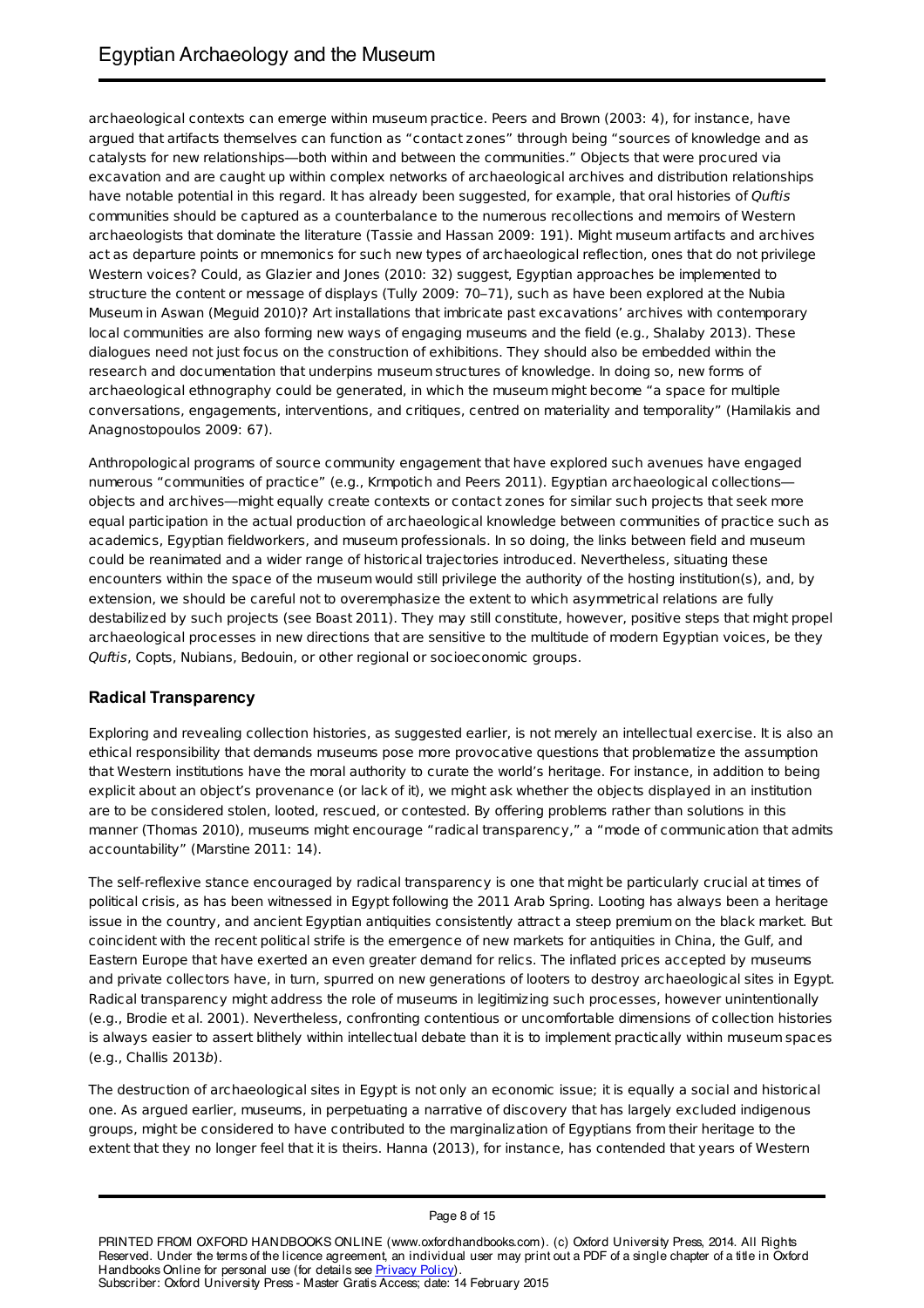study has paid scant regard to the needs of Egyptians, with fieldworkers writing in foreign languages and locking knowledge away in academic circles and foreign institutions. Even in Egypt, she argues, heritage "has been imprisoned within museums and in walled-off sites" (Hanna 2013: 24). Radical transparency might offer one way to prise open a dialogue concerning the ethics of heritage display and facilitate the presentation of more diverse object histories that make explicit the relationships between Egyptian archaeology and museums. Aspects of such ethical questions have certainly been touched on before in debates surrounding repatriation requests from Egypt (e.g., Siehr 2006), but such issues are not restricted to high-profile cases, and collection histories ought to be readily apparent for Egyptian displays more generally.

More positively, museums may be better equipped to support the generation of new community-based projects in Egypt itself, which Hanna (2013) has suggested has the potential to address the disconnection between Egyptians and the archaeological landscape within which they live (cf. Tully 2011). The latter has been partly tackled through the increasing emphasis being placed on training programs for local Egyptian inspectors within current foreign archaeological missions (e.g., Jeffreys 2012; Rowland 2012; Wendrich 2010b). Despite the good intentions of many, anecdotal evidence from workers in the field suggests that successfully implementing any such initiatives on the ground is problematic. There remains a need for long-term efforts to be made by both Egyptian authorities and foreign missions to address the complex social, cultural, political, economic, and intellectual inequities that crosscut communities and pose barriers to the involvement of local Egyptian groups in the interpretation and use of the results of fieldwork.

### **Conclusion**

Museums outside of Egypt cannot procure artifacts from the field for their collections. As a result, most of their holdings represent the archaeological products of particular windows of activity. More often than not, this is the nineteenth and early twentieth centuries when excavation was propelled by modernistic, imperialistic, and colonial agendas. A century on, it is time to reflect on the extent to which these continue to frame Egypt's archaeology. Inertia too easily envelops museum collections, either confining them to static, hyperreal epochs branded as "ancient Egyptian" or else cushioning them within nostalgia for a so-called "golden age of discovery." For the twenty-first-century museum, the challenge is to reanimate Egyptian heritage within fresh narratives and in partnership with new communities of practice. In establishing alternative contexts through our museum resources, however, we should not forget to simultaneously cast our gaze toward the present. Modern-day Egypt's archaeological landscape remains a mosaic of international concessions, each with its own traditions of archaeological enquiry. Reconnecting the field and museum will require us to collectively ensure that modern Egyptian archaeology, as it is practised by both non-Egyptians and Egyptians in Egypt today, is not overlooked but can be continually and critically contextualized.

### **Further Reading**

The establishment of the idea of ancient Egypt in the museum generally is reviewed by several authors (e.g., Moser 2006; Riggs 2010). For museum traditions in Egypt, see Reid (1997) and Doyon (2008). The potential of museum collections for exploring and critiquing disciplinary histories, as well as their role in wider social networks is addressed in Gosden and Larson (2007), whereas anthropological approaches to the colonial legacy of collections is usefully covered in works such as Boast (2011), Byrne et al. (2011), and Harrison et al. (2013).

### **Acknowledgments**

I am very grateful to Debbie Challis for drawing my attention to the literature on radical transparency and to Richard Bussman, Wendy Doyon, Maher Eissa, and Campbell Price for commenting on earlier drafts of this text.

# **References**

Appadurai, A. (ed.). (1986). The Social Life of Things. Commodities in Cultural Perspective. Cambridge: Cambridge University Press, 3–63.

Page 9 of 15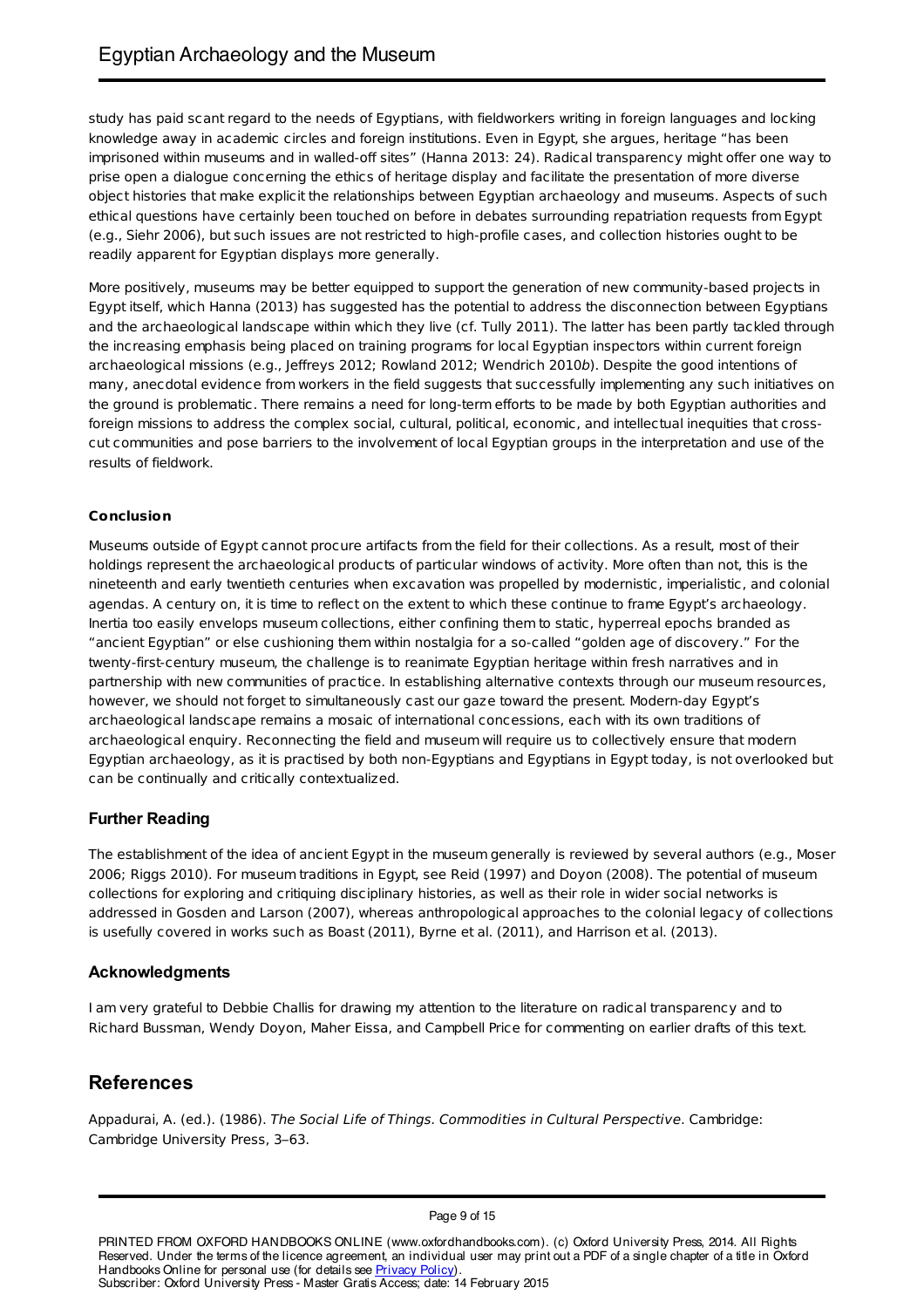Ashton, S. -A. (2011). Curating Kemet, Fear of a Black Land? In K. Exell (ed.), Egypt in Its African Context. Proceedings of the conference held at the Manchester Museum, University of Manchester, October 2–4, 2009. Oxford: Archaeopress, 105–114.

Bagh, T. (2011). Finds from W. M. F. Petrie's Excavations in Egypt in the Ny Carlsberg Glyptotek. Copenhagen: Carlsberg Glyptotek.

Barringer, T., and Flynn, T. (1998). Colonialism and the Object: Empire, Material Culture and the Museum. London: Routledge.

Baudrillard, J. (1983). Simulacra and Simulation. Ann Arbor: University of Michigan Press.

Baumgartel, E. (1970). Petrie's Naqada Excavation: A Supplement. London: Quaritch.

Bernal, M. (1987). Black Athena: The Afroasiatic Roots of Classical Civilization. London: Free Association Press.

Blackman, W. S. (1927). The Fellahin of Upper Egypt: Their Religious, Social and Industrial Life To-day with Special Reference to Survivals from Ancient Times, London: Harrap and Co.

Boast, R. (2011). Neo-Colonial Collaboration: Museum as Contact Zone Revisited. Museum Anthropology 34(1): 56–70.

Branting, S., Green, J., and Sclaf, F. (2013). Fulfilling Breasted's Vision. The Oriental Institute Integrated Database Project. The Oriental Institute News and Notes 218: 9–13.

Brodie N., Renfrew C., and Doole J. (eds.). (2001). Trade in Illicit Antiquities: The Destruction of the World's Archaeological Heritage. Cambridge: McDonald Institute for Archaeological Research.

Byrne, S., Clarke, A., Harrison, R., and Torrence, R. (eds.). (2011). Unpacking the Collection: Networks of Material and Social Agency in the Museum. New York: Springer.

Challis, D. (2008). From the Harpy Tomb to the Wonders of the Ephesus. British Archaeologists in the Ottoman Empire 1840–1880, London: Duckworth.

Challis, D. (2013a). The Archaeology of Race. The Eugenic Ideas of Francis Galton and Flinders Petrie. London: Bloomsbury Academic.

Challis, D. (2013b). Creating Typecasts: Exhibiting Eugenic Ideas from the Past Today. Museum Management and Curatorship 28(1): 15–33.

Clifford, J. (1997). Museums as Contact Zones. In J. Clifford (ed.), Routes: Travel and Translation in the Late Twentieth Century. Cambridge: Harvard University Press, 188–219.

Colla, E. (2007). Conflicted Antiquities. Egyptology, Egyptomania, Egyptian Modernity. Durham and London: Duke University Press.

Crabbs, J. (1984). The Writing of History in 19th Century Egypt. Cairo and Detroit: Wayne State University Press.

Doyon, W. (2008). The Poetics of Egyptian Museum Practice. British Museum Studies in Ancient Egypt and Sudan 10: 1–37.

Doyon, W. (forthcoming). Egyptology in the Shadow of Class. Egyptian and Egyptological Documents Archives Libraries 4.

El-Daly, O. (2003). What Do Tourists Learn of Egypt?. In S. MacDonald and M. Rice (eds.), Consuming Ancient Egypt. London: UCL Press.

El-Daly, O. (2006). Egyptology: The Missing Millennium. London: UCL Press.

el-Moniem, A. (2005). The National Museum of Egyptian Civilization. Museum International 225–226: 24–30.

Page 10 of 15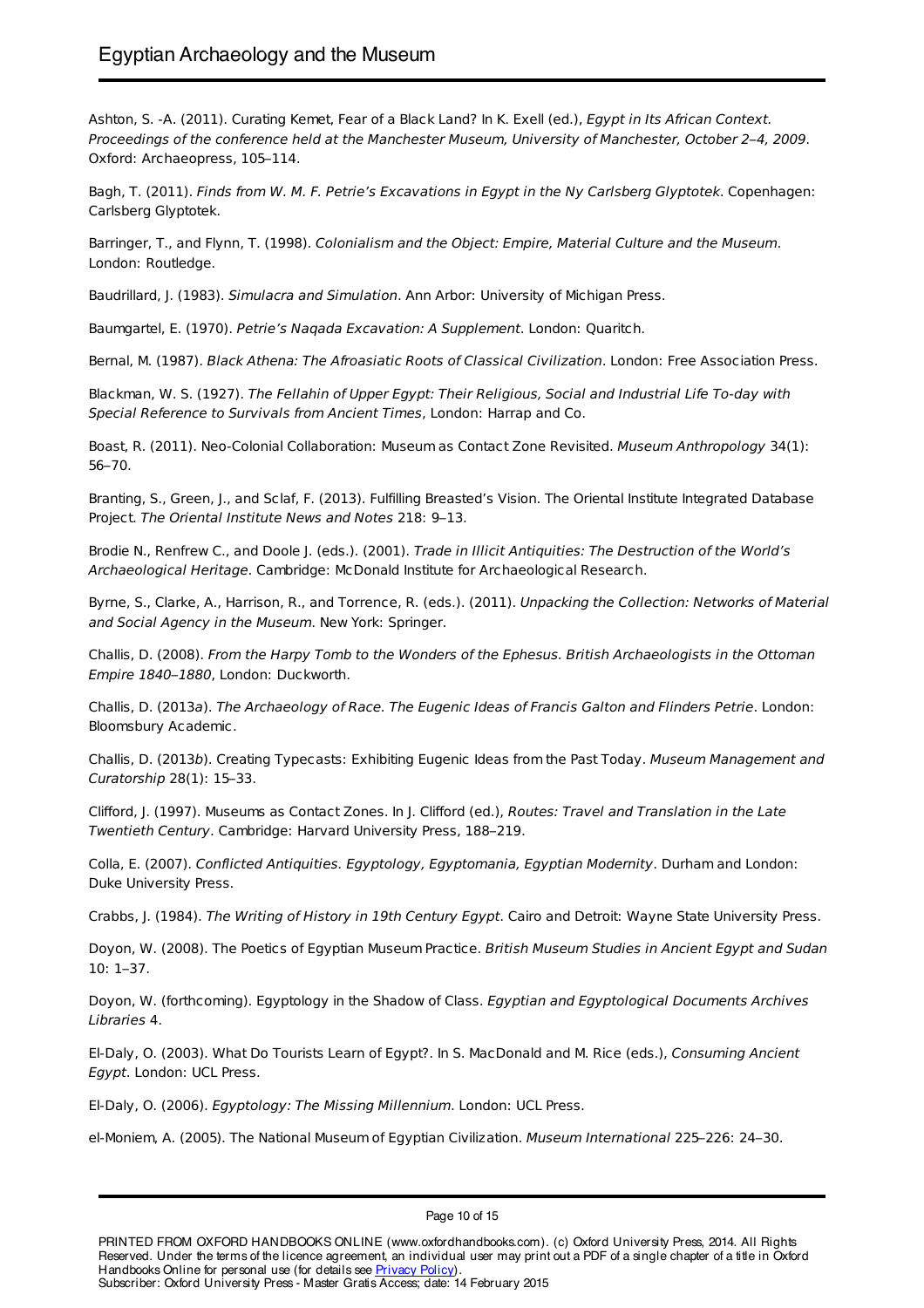Exell, K. (2013). Community Consultation and the Redevelopment of Manchester Museum's Ancient Egypt Galleries. In V. Golding and W. Modest (eds.), Museums and Communities. Oxford: Berg, 130–142.

Fazzini, R. A. (1995). Presenting Egyptian Objects: Concepts and Approaches. Museum International 47(2): 38–43.

Fisher, S. (2000). Exploring People's Relationships with Egypt: Qualitative Research for the Petrie Museum. London: Petrie Museum of Egyptian Archaeology.

Flower, W. H. (1898). Essays on Museums and Other Subjects Connected with Natural History. London and New York: Macmillan.

Gange, D. (2006). Religion and Science in Late Nineteenth-Century British Egyptology. History Journal 49(4): 1083–1103.

Ghallab, M. (1929). Les survivances de l'Égypte antique dans le folklore égyptien modern. Paris: Paul Geuthner.

Glazier, D., and Jones, A. (2010). "Not Just Egyptians; Not Just Europeans. Different Cultures Working Together … " Examining the Heritage of Quseir, Egypt. In F. A. Hassan, G. J. Tassie, A. De Trafford, L. Owens, and J. van Wetering (eds.), Managing Egypt's Cultural Heritage: Proceedings of the First Egyptian Cultural Heritage Organisation Conference on Egyptian Cultural Heritage Management. London: Golden House Publications.

Gosden, C., and Knowles, C. (2001). Collecting Colonialism: Material Culture and Colonial Change in Papua New Guinea. Oxford: Berg.

Gosden, C., and Larson, F. (2007). Knowing Things: Exploring the Collections at the Pitt Rivers Museum 1884– 1945. Oxford: Oxford University Press.

Gosden, C., and Marshall, Y. (1999). The Cultural Biography of Objects. World Archaeology 31(2): 169–178.

Haikal, F. (2003). Egypt's Past Regenerated by Its Own People. In S. MacDonald and M. Rice (eds.), Consuming Ancient Egypt. London: UCL Press, 123–138.

Hamilakis, Y. (2011). Indigenous archaeologies in Ottoman Greece' In Z. Bahrani, Z. Celik, and E. Eldem (eds.), Scramble for the Past: The Story of Archaeology in the Ottoman Empire 1733–1914. Istanbul: Istanbul Archaeological Museum, 49–69.

Hamilakis, Y., and Anagnostopoulos, A. (2009). "What is Archaeological Ethnography?" Public Archaeology: Archaeological Ethnographies 8(2–3): 65–87.

Hanna, M. (2013). Looting Heritage: Losing Identity. Al Rawi 5: 22–25.

Harrison, R. (2013). Reassembling Ethnographic Museum Collections. In R. Harrison, S. Byrne, and A. Clarke (eds.), Reassembling the Collection. Ethnographic Museums and Indigenous Agency. Santa Fe: SAR Press.

Harrison, R., Byrne, S. and Clarke, A. (eds.), (2013). Reassembling the Collection. Ethnographic Museums and Indigenous Agency. Santa Fe: SAR Press.

Hicks, D. (2010). The Material-Cultural Turn: Event and Effect. In D. Hicks and M. Beaudry (eds.), The Oxford Handbook of Material Culture Studies. Oxford: Oxford University Press, 25–98.

Hill, K. (ed.). (2012). Museum and Biographies: Stories, Objects, Identities. London: Boydell and Brewer.

Hodder, I., and Hudson, S. (2003) Reading the Past, second edition. Cambridge: Cambridge University Press.

Hoock, H. (2007). The British State and the Anglo-French Wars Over Antiquities, 1798–1858. Historical Journal 50: 49–72.

Hooper-Greenhill, E. (1995). Museums and the Shaping of Knowledge. London: Routledge.

Ingold, T. (2000). The Perception of the Environment. London: Routledge.

Page 11 of 15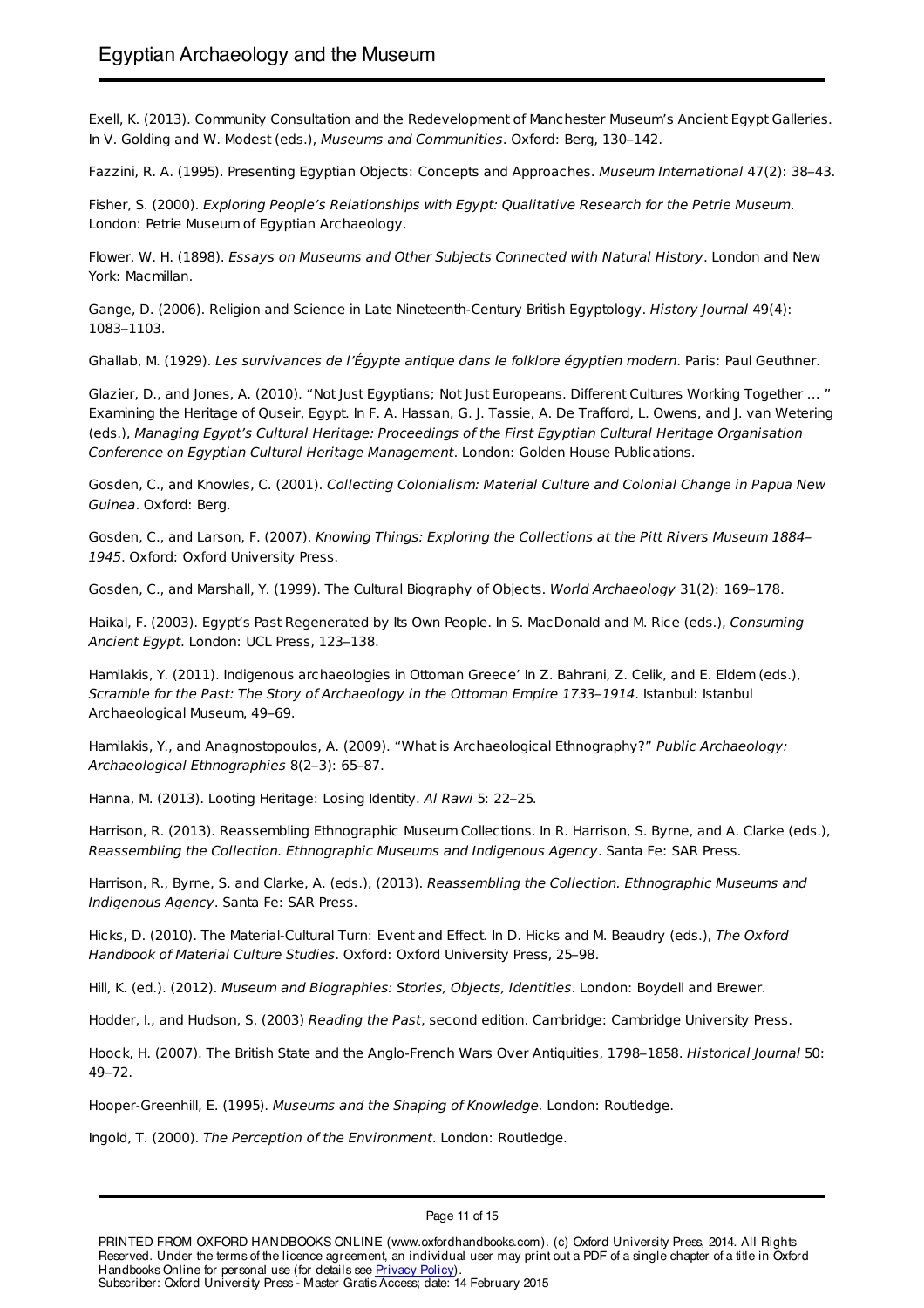Ikram, S. (2011). Collecting and Repatriating Egypt's Past: Toward a New Nationalism. In H. Silverman (ed.), Contested Cultural Heritage. Religion, Nationalism, Erasure, and Exclusion in a Global World. New York: Springer, 141–154.

James, H. (ed.). (1982). Excavating in Egypt. The Egypt Exploration Society. London: Egypt Exploration Society.

Jeffreys, D. (2012). Memphis in the Middle Kingdom: The Field School. Egyptian Archaeology 40: 5–6.

Khater, A. (1960). Le regime juridique des fouilles et des antiquités en Égypt. Cairo: Institut Français d'Archéologie Orientale.

Krmpotich, C., and Peers, L. (2011). The Scholar-Practitioner Expanded: An Indigenous and Museum Research Network. Museum Management and Curatorship 26(5): 421–440.

MacDonald, S. (2003). Lost in Time and Space: Ancient Egypt in Museums. In S. MacDonald and M. Rice (eds.), Consuming Ancient Egypt. London: UCL Press, 87–99.

MacDonald, S. (2005). Stolen or Shared: Ancient Egypt at the Petrie Museum. In J. Hackforth–Jones and M. Roberts (eds.), Edges of Empire: Orientalism and Visual Culture. London: Blackwell, 162–180.

Macdonald, S. (1998). The Politics of Display. Museums, Science, Culture. London: Routledge.

Macdonald, S. (2006). Expanding Museum Studies: An Introduction. In S. Macdonald (ed.), A Companion to Museum Studies. Oxford: Blackwell, 1–12.

Marstine, J. (2011). The Contingent Nature of the New Museum Ethics. In J. Marstine (ed.), The Routledge Companion to Museum Ethics. Redefining Ethics of the Twenty-First Century Museum. London: Routledge, 3–25.

Mason, R. (2006). Culture Theory and Museums. In S. Macdonald (ed.), Companion to Museum Studies. Oxford: Blackwell, 17–31.

Mclean, F. (1997). Marketing the Museum. London: Routledge.

Meguid, O. A. W. A. (2010). Museums, Culture and Sustainable Development. In S. Guzy, R. Hatoum, and S. Kamel (eds.), From Imperial Museum to Communication Centre? On the New Role of Museums as Mediators Between Science and Non-Western Societies. Würzburg: Königshausen and Neumann.

Meskell, L. (2004). Object Worlds in Ancient Egypt. Oxford: Berg.

Meskell, L. (2005). Pharaonic Legacies: Postcolonialism, Heritage and Hyperreality. In S. Kane (ed.), The Politics of Archaeology and Identity in a Global Context. Los Angeles: AIA Monographs/Cotsen Institute, 149–171.

Monti, F., and Keene, S. (2013). Museums and Silent Objects: Designing Effective Exhibitions. Farnham: Ashgate.

Moser, S. (2006). Wondrous Curiosities: Ancient Egypt at the British Museum. London and Chicago: University of Chicago Press.

Moser, S., Glazier, D., Philips, J., El Nemer, L. N., Mousa, M. S., Richardson, S., Conner, A. and Seymour, M. (2002). Transforming Archaeology Through Practice: Strategies for Collaborative Practice in the Community Archaeology Project at Quseir, Egypt. World Archaeology 34(2): 220–248.

Naguib, S. -A. (1990). Egyptian Collections: Myth-Makers and Generators of Culture. Göttinger Miszellen 114: 81– 89.

O'Connell, E. R. (forthcoming). Sources for the Study of Wadi Sarga at the British Museum. In Proceedings of the Tenth International Congress of Coptic Studies, Rome, 17–22 September 2012. Leuven: Peeters.

O'Connor, D., and A. Reid (eds.). (2003). Ancient Egypt in Africa. Encounters with Ancient Egypt. London: UCL Press.

Peers, L., and Brown, A. (2003). Introduction. In L. Peers and A. Brown (eds.), Museums and Source Communities.

PRINTED FROM OXFORD HANDBOOKS ONLINE (www.oxfordhandbooks.com). (c) Oxford University Press, 2014. All Rights Reserved. Under the terms of the licence agreement, an individual user may print out a PDF of a single chapter of a title in Oxford Handbooks Online for personal use (for details see Privacy Policy). Subscriber: Oxford University Press - Master Gratis Access; date: 14 February 2015

Page 12 of 15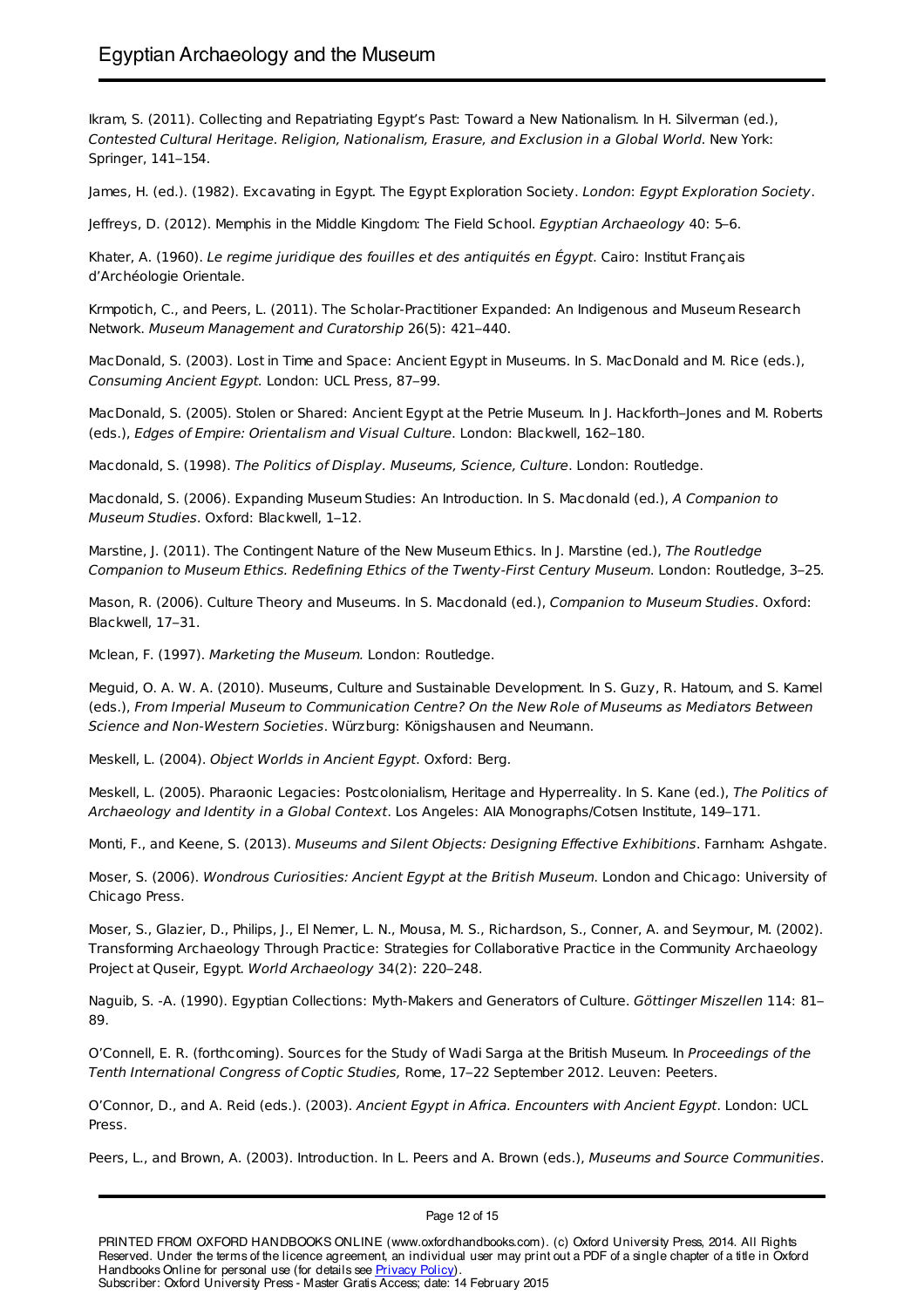London: Routledge, 3–16.

Petrie, W. M. F. (1888). Tanis II. London: Egypt Exploration Fund.

Petrie, W. M. F. (1899). Sequences in Prehistoric Remains. Journal of the Anthropological Institute of Great Britain and Ireland 3/4: 295–301.

Petrie, W. M. F. (1904). Methods and Aims in Archaeology. London: MacMillan and Co.

Petrie, W. M. F., and Quibell, J. (1896). Nagada and Ballas. London: Egypt Research Account.

Phillips, R. (2005). Re-Placing Objects: Historical Practices for the Second Museum Age. Canadian Historical Review 86(1): 83–110.

Porterfield, T. (1998). The Allure of Empire: Art in the Service of French Imperialism. Princeton: Princeton University Press.

Quirke, S. (2010). Hidden Hands. Egyptian Workforces in Petrie Excavation Archives 1880–1924. London: Duckworth.

Reid, D. M. (1997). Whose Pharaohs? Archaeology, Museums, and Egyptian National Identity from Napoleon to World War I. Berkley: University of California Press.

Riggs, C. (2010). Ancient Egypt in the Museum: Concepts and Constructions. In A. Lloyd (ed.), A Companion to Ancient Egypt. Oxford: Blackwell, 1129–1153.

Roth, A. M. (1995). Building Bridges to Afrocentrism: A Letter to My Egyptological Colleagues. Newsletter of the American Research Center in Egypt 167: 14–17; 168, 885–892.

Rowland, J. (2012). The First Archaeological Field School at Quesna. Egyptian Archaeology 40, 7–9.

Rowland, J. (2014). Documenting the Qufti Archaeological Workforce. Egyptian Archaeology 44: 10–12.

Scham, A. S. (2003). Ancient Egypt and the Archaeology of the Disenfranchised. In D. Jeffreys (ed.), Views of Ancient Egypt Since Napoleon Bonparte. Imperialism, Colonialism and Modern Appropriations. London: UCL Press, 171–178.

Shalaby, N. (2013). You and I and Time Is Long. References. Exhibition, 12 December 2013–12 January 2014. Cairo: Contemporary Image Collective.

Shelton, A. (2006). Museums and Anthropologies: Practices and Narratives. In S. Macdonald (ed.), A Companion to Museum Studies. Oxford: Blackwell, 64–80.

Siehr, K. G. (2006). The Beautiful One Has Come—To Return: The Return of the Bust of Nefertiti from Berlin to Cairo. In J. H. Merryman (ed.), Imperialism, Art and Restitution. New York: Cambridge University, 114–134.

Stevenson, A. (2014). Artefacts of Excavation: The British Collection and Distribution of Egyptian Finds to Museums, 1880–1915. Journal of the History of Collections 26(1): 89–102.

Stevenson, A. (forthcoming). Between the Field and the Museum: The Ongoing Project Of Archaeological Context. Egyptian and Egyptological Documents Archives Libraries 4.

Swain, H. (2007). An Introduction to Museum Archaeology. Cambridge: Cambridge University Press.

Swenson, A. (2013). The Heritage of Empire. In A. Swenson and P. Mandler (eds.), From Plunder to Preservation. Britain and the Heritage of Empire, c. 1800–1940. Oxford: Oxford University Press, 3–28.

Tassie, G., and Hassan, F. (2009). Sites and Monuments Records (SMRs) and Cultural Heritage Management. In F. A. Hassan, G. J. Tassie, A. De Trafford, L. S. Owens, and J. van Wetering (eds.), Managing Egypt's Cultural Heritage: Proceedings of the First Egyptian Cultural Heritage Organisation Conference on: Egyptian Cultural Heritage Management. London: Golden House and ECHO Publications, 191–205.

Page 13 of 15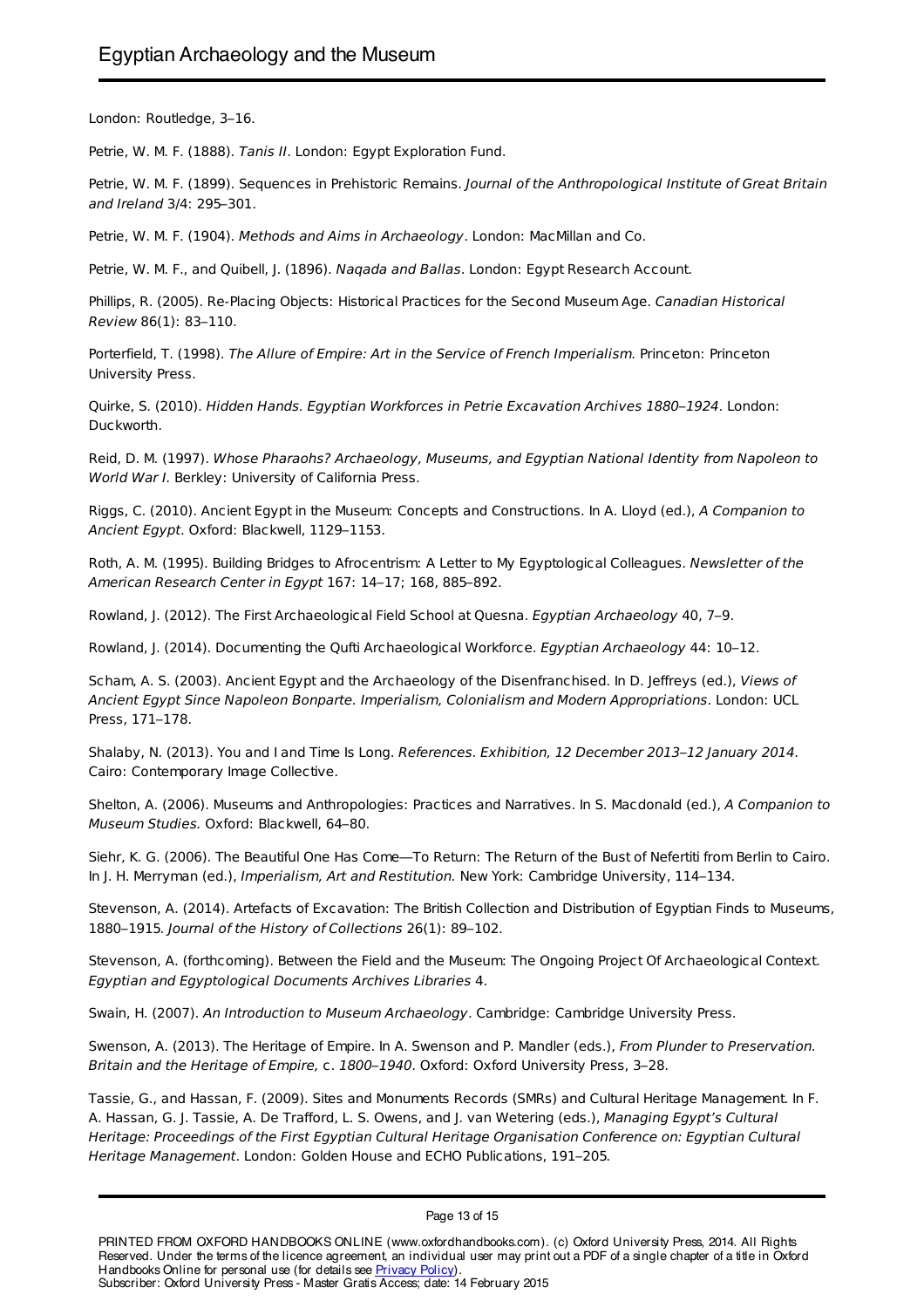Terraroli, V. (2002). Great Museums of Italy. Milan: Skira Editore.

Thomas, N., and Allen, J. (eds.). (1996). The American Discovery of Ancient Egypt. Los Angeles: Los Angeles County Museum.

Thomas, N. (1999). The Case of the Misplaced Ponchos. Speculations Concerning the History of Cloth in Polynesia. Journal of Material Culture 4: 5–20.

Thomas, N. (2010). The Museum as Method. Museum Anthropology 33(1): 6–10.

Thomas, R. I., and Villing, A. (2013). Nakuratis Revisited 2012: Integrating New Fieldwork and Old Research. British Museum Studies in Ancient Egypt and Sudan 20: 81–125.

Thompson, R. C. (1914). Byzantine Research Fund: Excavations at Wadi Sarga. Journal of Egyptian Archaeology 1(3): 187–188.

Tully, G. (2009). Ten Years On: The Community Archaeology Project at Quseir, Egypt. Treballs d'Arqueologia 15: 63–78.

Tully, G. (2011). Re-presenting Ancient Egypt: Reengaging Communities Through Collaborative Methodologies for Museum Display. Archaeological Review from Cambridge 26(2): 137–152.

Tylor, E. B. (1871). Primitive Culture: Researches into the Development of Mythology, Philosophy, Religion, Art, and Custom. London: John Murray.

Urry, J. (1990). The Tourist Gaze. London: Sage Publications.

van Keuren, D. K. (1984). Museums and Ideology: Augustus Pitt-Rivers, Anthropology and Social Change in Later Victorian Britain. Victorian Studies 28(1): 171–189.

Wainwright, G. A. (1919). Ancient Survivals in Modern Africa. Bulletin de lat Societe Sultanieh de Geographie 9: 105–130, 177–197.

Wainwright, G. A., and Whittmore, T. (1920). Balabish. London: Egypt Exploration Society.

Wendrich, W. (2010a). Egyptian Archaeology: From Text to Context. In W. Wendrich (ed.), Egyptian Archaeology. Oxford: Blackwell, 1–14.

Wendrich, W. (2010b). From Practical Knowledge to Empowered Communication: Field Schools of the Supreme Council of Antiquities in Egypt. In R. Boytner, L. Schwarz-Dodd, and B. I. Parker (eds.), *Filtering the Past, Building* the Future: Archaeology, Tradition and Politics in the Middle East. Tucson: University of Arizona Press.

Witcomb, A. (2003). Re-Imagining the Museum: Beyond the Mausoleum. London: Routledge.

#### **Alice Stevenson**

Alice Stevenson, Petrie Museum of Egyptian Archaeology, UCL.



Page 14 of 15